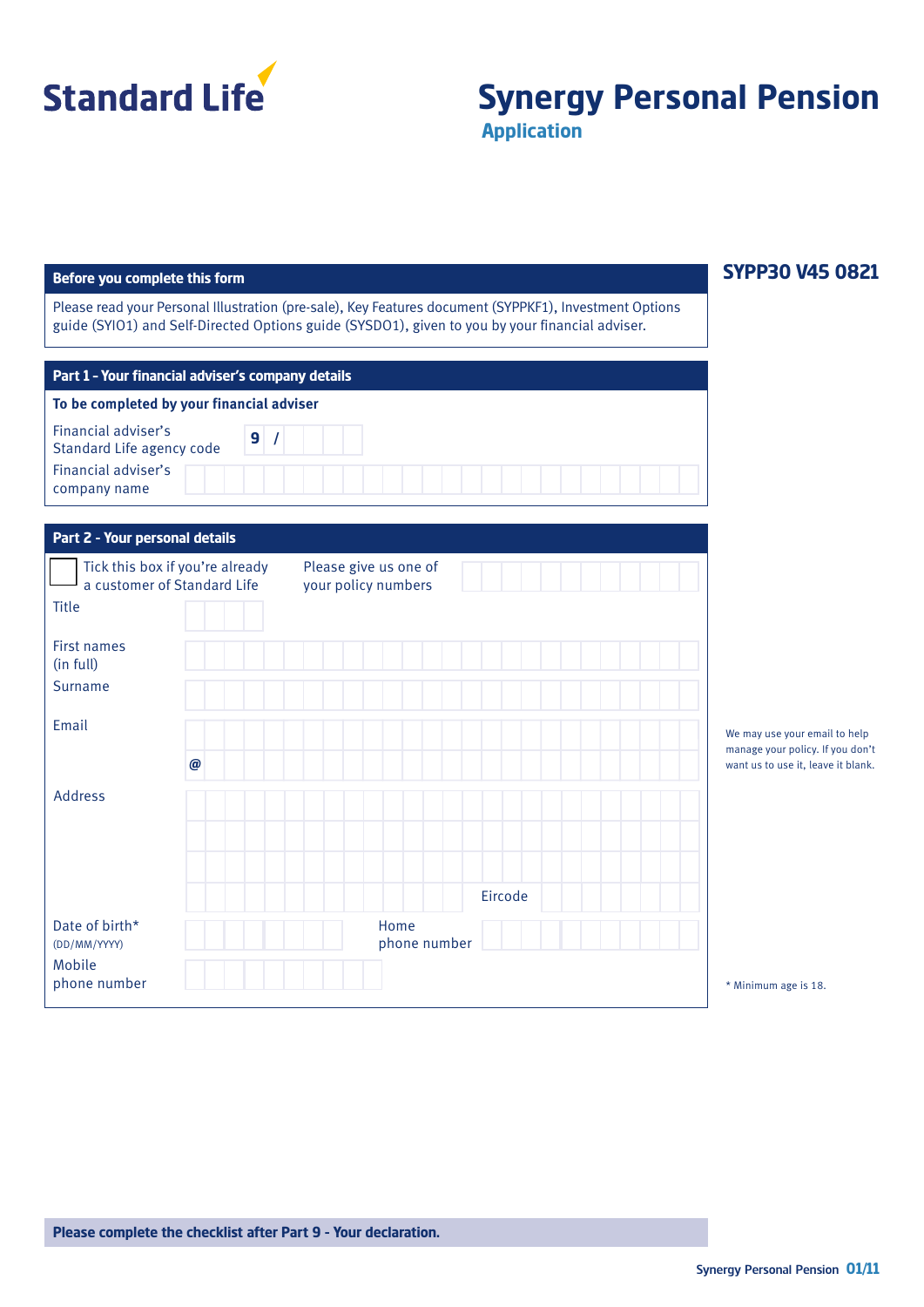| Part 3 - Your eligibility, occupation and retirement details                                                                                                                                                                                                                                                                                                         |                                                                                                                                             |  |  |  |
|----------------------------------------------------------------------------------------------------------------------------------------------------------------------------------------------------------------------------------------------------------------------------------------------------------------------------------------------------------------------|---------------------------------------------------------------------------------------------------------------------------------------------|--|--|--|
| 1. Are you self employed or a partner personally acting in some trade,<br>profession or occupation which gives rise to relevant income?<br>Yes<br><b>No</b><br>Are you an employed person in an occupation that is non-pensionable?<br>2.<br>Yes<br><b>No</b><br>If no to 1 and 2, please consult your financial adviser who will need to check<br>your eligibility. | $\star$<br>For regular (monthly,<br>quarterly, half yearly)<br>contributions, there<br>must be at least one year<br>between your start date |  |  |  |
| and retirement age. For<br>Your occupation<br>a term of less than one<br>year you can only have a<br>yearly contribution, a single<br>I want to retire under my Synergy Personal Pension at age<br>$(60 - 75)*$<br>contribution or<br>transfer payment.                                                                                                              |                                                                                                                                             |  |  |  |
| <b>Part 4 - Your contributions</b>                                                                                                                                                                                                                                                                                                                                   |                                                                                                                                             |  |  |  |
| Date of first regular<br><b>Regular contribution**</b><br>€<br>contribution (DD/MM/YYYY)<br>Half-yearly<br>Payable by<br>Monthly<br>Quarterly<br>Yearly<br>Yearly<br>direct debit<br>direct debit<br>direct debit                                                                                                                                                    | The minimum contribution<br>$**$<br>is €175 each month, €525<br>each quarter, €1,050 each<br>half-year, €2,100 each year.                   |  |  |  |
| direct debit<br>cheque<br>Single contribution or transfer payment***<br>€<br>Payable by                                                                                                                                                                                                                                                                              | *** The minimum single<br>contribution or transfer<br>payment to set up a policy<br>is €5,000.                                              |  |  |  |
| Cheaue<br><b>Bank Draft</b><br>Direct credit <sup>^</sup>                                                                                                                                                                                                                                                                                                            |                                                                                                                                             |  |  |  |
| ^You should make your direct credit payment to Standard Life International,<br>IBAN: IE51 ULSB 985010 05292222, quoting reference: your surname, first name,<br>and date of birth (dd/mm/yyyy)                                                                                                                                                                       |                                                                                                                                             |  |  |  |
| <b>Source of funds</b><br>Please give account details from where money was drawn                                                                                                                                                                                                                                                                                     |                                                                                                                                             |  |  |  |
| Your International<br><b>Bank Account</b><br>Number (IBAN)<br>Name on<br>your account                                                                                                                                                                                                                                                                                |                                                                                                                                             |  |  |  |
| Do you require a 'willing and able' letter to be sent to the transfer provider?<br>Yes<br>No                                                                                                                                                                                                                                                                         |                                                                                                                                             |  |  |  |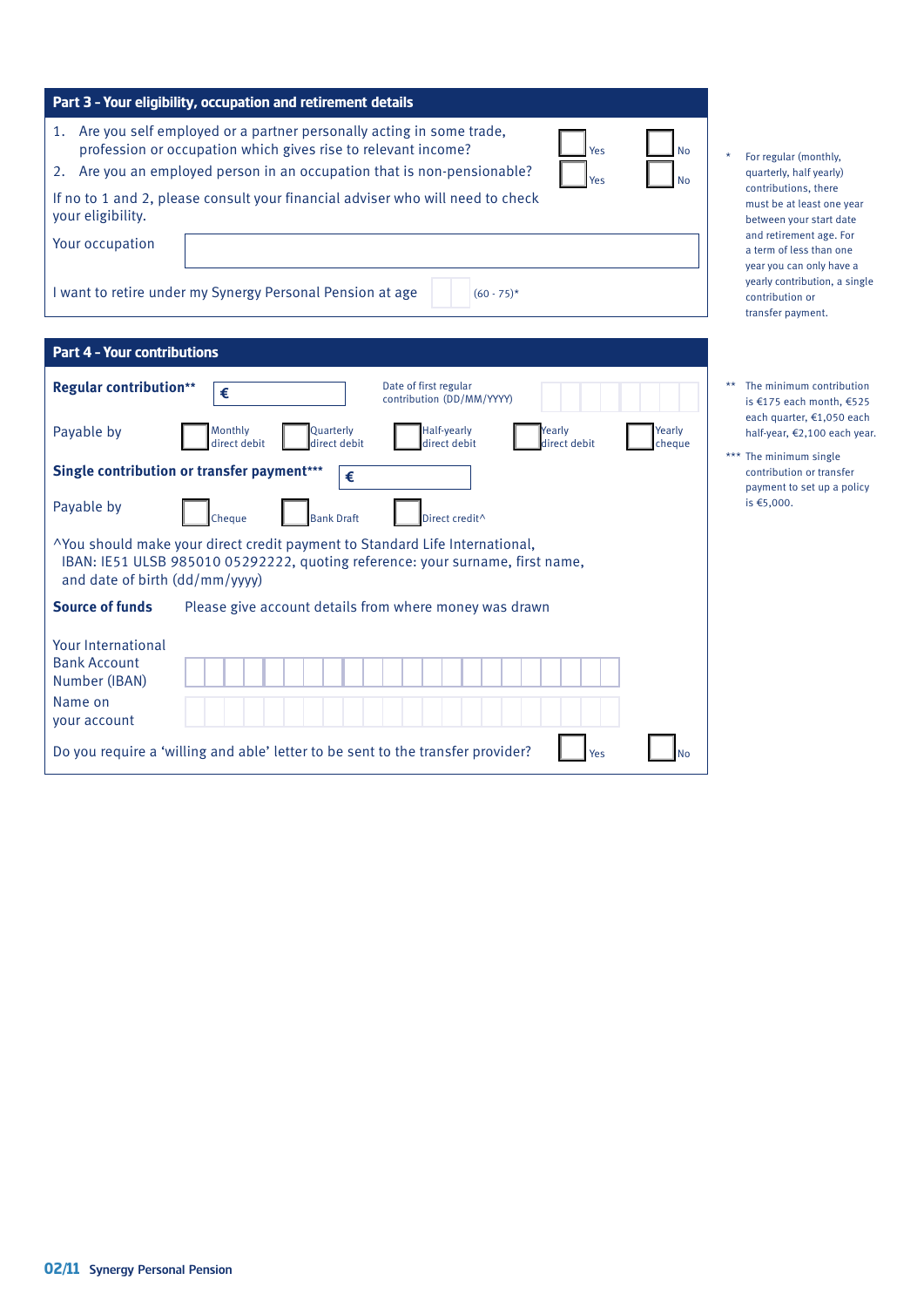| <b>Part 5 - Anti-money laundering requirements</b>                         |                       |                     |                 |  |  |
|----------------------------------------------------------------------------|-----------------------|---------------------|-----------------|--|--|
| Tell us how you acquired the money you are investing. Tick all that apply. |                       |                     |                 |  |  |
| Compensation payment                                                       | Inheritance           | Salary/bonus        | Sale of company |  |  |
| Divorce settlement                                                         | Lottery/betting win   | Sale of investments | <b>Savings</b>  |  |  |
| Gift                                                                       | Policy claim/maturity | Sale of property    |                 |  |  |
| Other                                                                      |                       |                     |                 |  |  |

If you don't provide suitable anti-money laundering/identification documents/information to us, we may be required to stop processing and discontinue doing business with you. Similarly, after the policy is written, if we ask for up to date verification, we may not be allowed to carry out your instructions until it is provided.

#### **Politically exposed persons**

We are also required to identify politically exposed persons (PEPs).

A PEP is an individual who is, or has at any time in the last 12 months held one of the following positions, in Ireland or abroad:

- head of a state or government, or a minister
- member of a parliament or similar legislative body
- member of the governing body of a political party
- member of a supreme court, constitutional court or other high-level judicial body
- member of a court of auditors or board of a central bank
- an ambassador, chargé d'affaires or high-ranking officer in the armed forces
- member of an administrative, management or supervisory body of a state-owned enterprise
- director, deputy director, or member of the board of (or person performing the equivalent function in relation to) an international organisation

Are you, or any other party to this application, now, or previously been a

- politically exposed person (PEP)
- close relative of a PEP, or
- close business associate of a PEP?
- If yes, please give details.

| Your relationship to PEP     | <b>PEP</b>        | <b>Position held by the PEP</b> |
|------------------------------|-------------------|---------------------------------|
| For example, daughter-in-law | <b>Hugo Smith</b> | Director, UK Post Office        |
|                              |                   |                                 |
|                              |                   |                                 |

If you are a PEP, or a close relative or close associate of a PEP, we must apply enhanced customer due diligence procedures. You may be required to provide additional information and documentation (such as your source of funds, wealth, and identity).

Yes <u>I</u>No

In certain circumstances, we may request further information.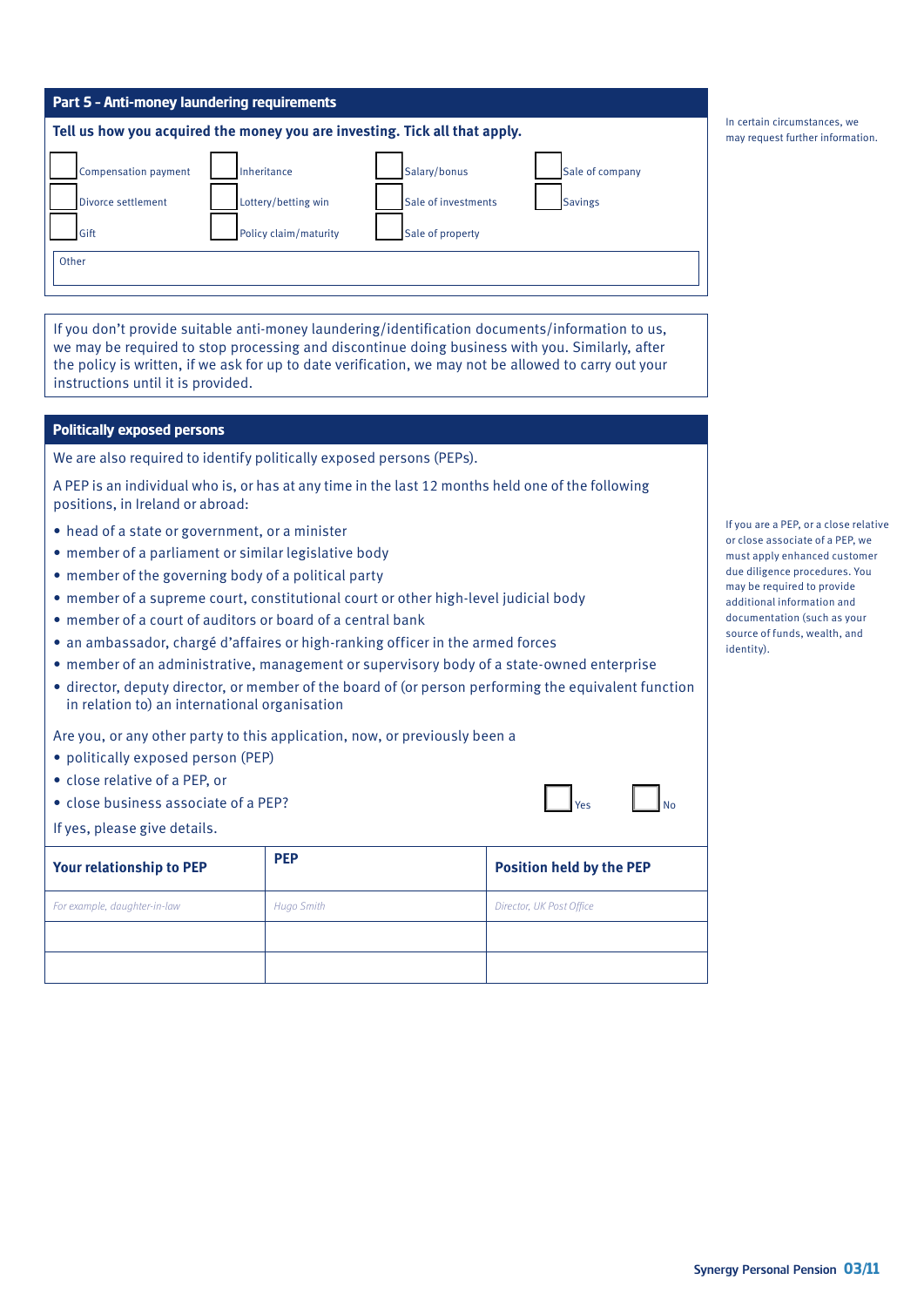| Part 6 - Source of your transfer payment                                                                                                                                                                                                                                                 |  |        |                                                                                                                                                                                                                                                                                                                                                                                                             |     |
|------------------------------------------------------------------------------------------------------------------------------------------------------------------------------------------------------------------------------------------------------------------------------------------|--|--------|-------------------------------------------------------------------------------------------------------------------------------------------------------------------------------------------------------------------------------------------------------------------------------------------------------------------------------------------------------------------------------------------------------------|-----|
| Must be completed for transfer payments                                                                                                                                                                                                                                                  |  |        |                                                                                                                                                                                                                                                                                                                                                                                                             |     |
|                                                                                                                                                                                                                                                                                          |  |        | If your contribution is a transfer payment, please give Insurer name and policy number                                                                                                                                                                                                                                                                                                                      |     |
| Insurer name                                                                                                                                                                                                                                                                             |  |        | Policy number                                                                                                                                                                                                                                                                                                                                                                                               |     |
| (for example, Pension Adjustment Order)                                                                                                                                                                                                                                                  |  |        | Is your pension (or has it ever been) subject to any family law proceedings?                                                                                                                                                                                                                                                                                                                                | Yes |
| If Yes, you should enclose a copy of the Notice or Order. We'll then let you know what further<br>information we'll need.                                                                                                                                                                |  |        |                                                                                                                                                                                                                                                                                                                                                                                                             |     |
|                                                                                                                                                                                                                                                                                          |  |        |                                                                                                                                                                                                                                                                                                                                                                                                             |     |
| Part 7 - Your investment choice                                                                                                                                                                                                                                                          |  |        |                                                                                                                                                                                                                                                                                                                                                                                                             |     |
| <b>Self-Directed Options guide (SYSDO1)</b>                                                                                                                                                                                                                                              |  |        | In order to complete this section, refer to the Investment Options guide (SYIO1) and the                                                                                                                                                                                                                                                                                                                    |     |
| Indicate how your contribution as set out in Part 4 is to be allocated. If you have more than one<br>contribution type (for example a monthly contribution of €250, plus a €5,000 single contribution)<br>please make a copy of this section and complete it for each contribution type. |  |        |                                                                                                                                                                                                                                                                                                                                                                                                             |     |
| €<br><b>Funds</b>                                                                                                                                                                                                                                                                        |  | and/or | <b>Self-Directed Options</b>                                                                                                                                                                                                                                                                                                                                                                                | €   |
| further information.                                                                                                                                                                                                                                                                     |  |        | If you choose to invest in Self-Directed Options, your investment will initially be placed in your<br>Policy Cash Account. You must have enough money in this account to enable us to carry out your<br>instructions and to pay the charges related to the Self-Directed Options that you have selected.<br>Please refer to the Self-Directed Options guide (SYSDO1), or contact your financial adviser for |     |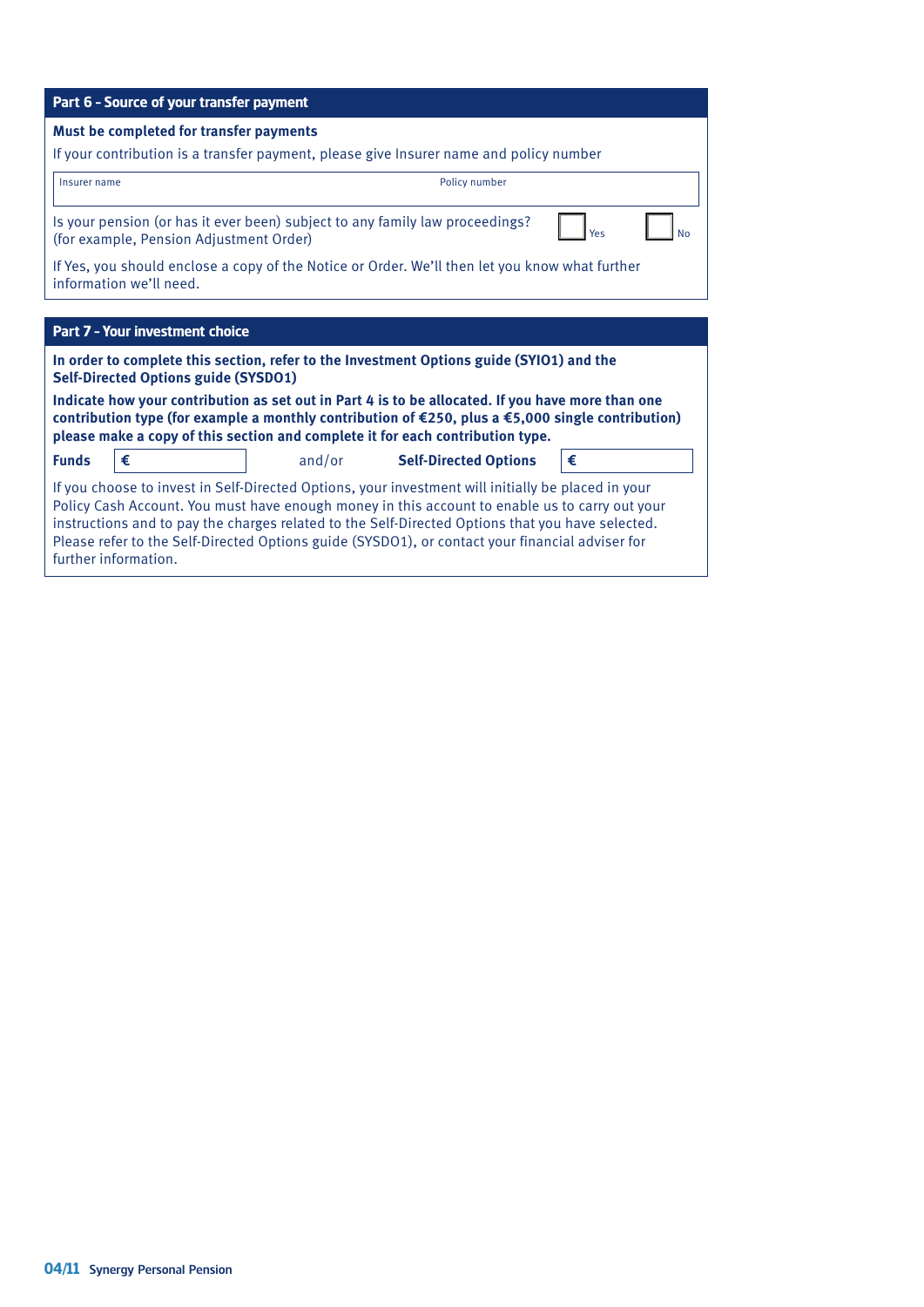| <b>Funds</b>                                              |      |                                               |      |                                                       |      |
|-----------------------------------------------------------|------|-----------------------------------------------|------|-------------------------------------------------------|------|
| <b>Choose from the following Standard Life funds</b>      |      |                                               |      |                                                       |      |
| Absolute Return Global<br><b>Bond Strategies (ARGBS)</b>  | %    | Global Index<br>Fund 40                       | %    | <b>MyFolio Market II</b>                              | $\%$ |
| <b>Asia Pacific Equity</b>                                | %    | Global Index<br>Fund 60                       | %    | <b>MyFolio Market III</b>                             | %    |
| <b>Cautious Managed</b>                                   | %    | <b>Global Index</b><br>Fund 80                | %    | <b>MyFolio Market IV</b>                              | %    |
| <b>China Equity</b>                                       | %    | <b>Global Index</b><br><b>Fund 100</b>        | %    | <b>MyFolio Market V</b>                               | %    |
| <b>Corporate Bond</b>                                     | %    | <b>Global Inflation</b><br><b>Linked Bond</b> | %    | <b>North American Equity</b>                          | %    |
| Diversified Income                                        | %    | <b>Global Real Estate</b>                     | %    | Property                                              | %    |
| <b>Dynamic Multi-Asset</b><br>Growth                      | $\%$ | <b>Global REIT</b>                            | %    | <b>Total Return Credit</b>                            | %    |
| <b>Euro Global Liquidity</b>                              | %    | <b>Global Smaller</b><br>Companies            | %    | <b>UK Equity</b>                                      | %    |
| <b>European Equity</b>                                    | %    | Japanese Equity                               | %    | <b>UK Smaller Companies</b>                           | %    |
| <b>European Ethical Equity</b>                            | %    | Managed                                       | %    | <b>Vanguard Emerging</b><br><b>Market Stock Index</b> | %    |
| <b>European Smaller</b><br>Companies                      | %    | Multi-Asset ESG                               | %    | <b>Vanguard Euro</b><br><b>Government Bond Index</b>  | %    |
| <b>Fixed Interest</b>                                     | %    | <b>MyFolio Active I</b>                       | %    | <b>Vanguard Eurozone</b><br><b>Stock Index</b>        | %    |
| <b>Global Absolute Return</b><br><b>Strategies (GARS)</b> | %    | <b>MyFolio Active II</b>                      | %    | <b>Vanguard Global</b><br><b>Bond Index</b>           | %    |
| <b>Global Corporate</b><br><b>Bond SRI</b>                | %    | <b>MyFolio Active III</b>                     | $\%$ | <b>Vanguard Global</b><br><b>Corporate Bond Index</b> | %    |
| <b>Global Equity</b>                                      | %    | <b>MyFolio Active IV</b>                      | %    | <b>Vanguard Global</b><br><b>Stock Index</b>          | %    |
| <b>Global Equity Impact</b>                               | %    | <b>MyFolio Active V</b>                       | $\%$ | Vanguard US 500<br><b>Stock Index</b>                 | %    |
| <b>Global Index</b><br>Fund 20                            | $\%$ | <b>MyFolio Market I</b>                       | %    |                                                       |      |

If you wish to invest in funds, indicate the relevant percentage in the table below. For example, if you indicated above that you wish to invest €10,000 in funds, and you want all of this amount to be invested in the Standard Life Managed Fund, you would insert **100%** beside **Managed**.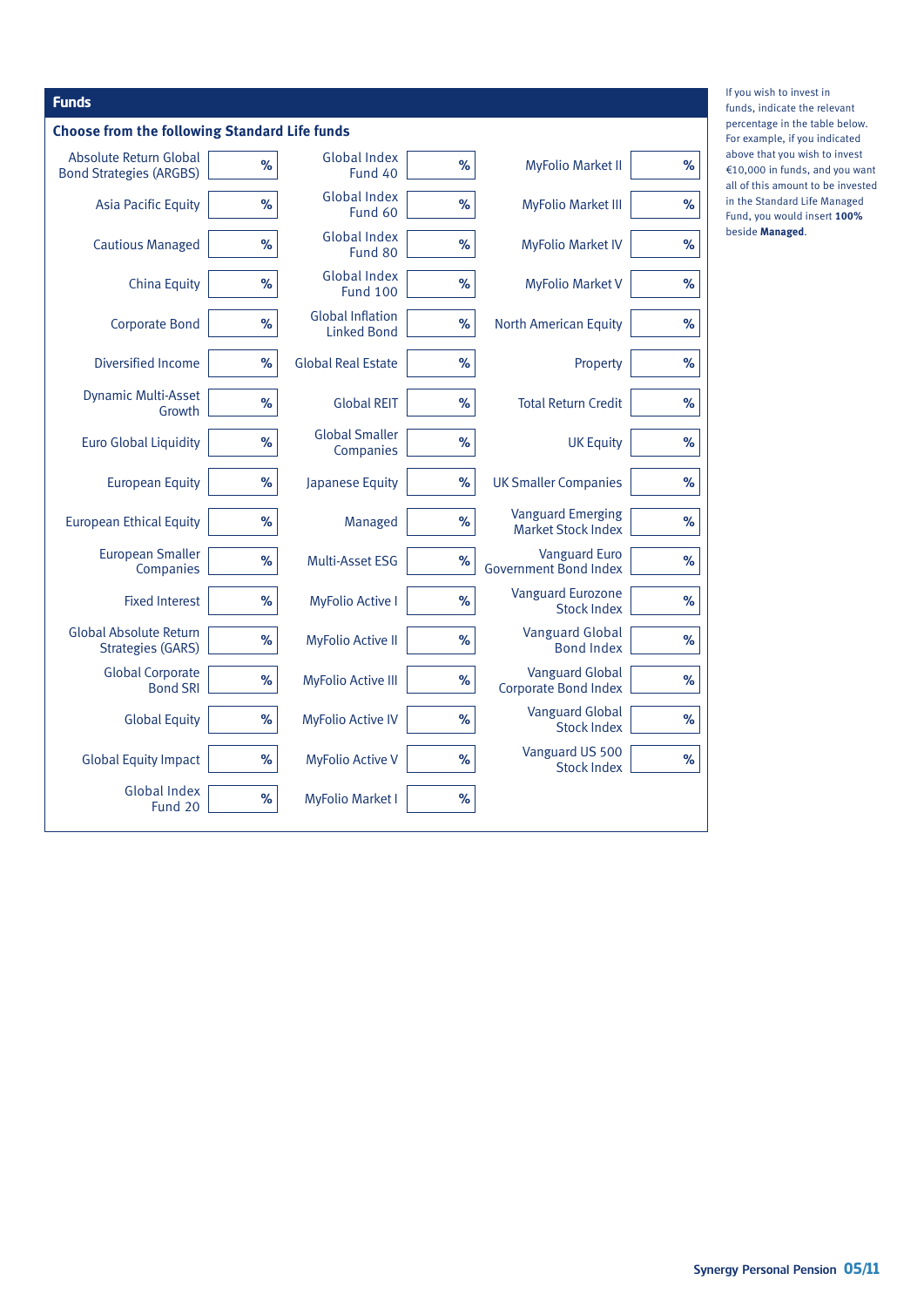| <b>Deposits</b>                                                                                                                                                                                                                                                                                                                                                                                                                                        |                                                                                                       |                                           |
|--------------------------------------------------------------------------------------------------------------------------------------------------------------------------------------------------------------------------------------------------------------------------------------------------------------------------------------------------------------------------------------------------------------------------------------------------------|-------------------------------------------------------------------------------------------------------|-------------------------------------------|
| Deposit provider                                                                                                                                                                                                                                                                                                                                                                                                                                       | Deposit amount €                                                                                      | Deposit account term                      |
|                                                                                                                                                                                                                                                                                                                                                                                                                                                        |                                                                                                       |                                           |
|                                                                                                                                                                                                                                                                                                                                                                                                                                                        |                                                                                                       |                                           |
|                                                                                                                                                                                                                                                                                                                                                                                                                                                        |                                                                                                       |                                           |
|                                                                                                                                                                                                                                                                                                                                                                                                                                                        |                                                                                                       |                                           |
|                                                                                                                                                                                                                                                                                                                                                                                                                                                        |                                                                                                       |                                           |
| <b>Execution only stockbroking</b><br>Tick this box if you are selecting execution only stockbroking. We will pass your details to<br>Stocktrade who will contact you directly.                                                                                                                                                                                                                                                                        |                                                                                                       |                                           |
| Tick this box if you want to set up a Stocktrade online account now to deal or view (Stocktrade<br>account charges will apply)^                                                                                                                                                                                                                                                                                                                        |                                                                                                       |                                           |
| Tick this box if you're an Irish national. If you're not, or you have dual nationality/citizenship,<br>please give details                                                                                                                                                                                                                                                                                                                             |                                                                                                       |                                           |
| Nationality                                                                                                                                                                                                                                                                                                                                                                                                                                            |                                                                                                       |                                           |
| National client<br>identifier*                                                                                                                                                                                                                                                                                                                                                                                                                         |                                                                                                       |                                           |
| Please indicate which income band applies to you                                                                                                                                                                                                                                                                                                                                                                                                       |                                                                                                       |                                           |
| €20,000 to €34,999<br>Under $\epsilon$ 20.000                                                                                                                                                                                                                                                                                                                                                                                                          | $\left  \in 35,000 \text{ to } \in 49,999 \right $ $\left  \in 50,000 \text{ to } \in 74,999 \right $ | €75.000+                                  |
| You'll also need to attach copies of one of each of the following:                                                                                                                                                                                                                                                                                                                                                                                     |                                                                                                       |                                           |
| Proof of identity, for example<br>and                                                                                                                                                                                                                                                                                                                                                                                                                  | Proof of address, for example                                                                         |                                           |
| • Current passport                                                                                                                                                                                                                                                                                                                                                                                                                                     | Recent bill (electricity, phone or gas)                                                               |                                           |
| Current EU or UK                                                                                                                                                                                                                                                                                                                                                                                                                                       |                                                                                                       | Recent statement (bank or credit union)   |
| driving licence                                                                                                                                                                                                                                                                                                                                                                                                                                        | <b>Social Protection</b>                                                                              | • Recent document from Revenue or Dept of |
| You are only allowed to trade in investments that are permitted by Standard Life. If it comes to<br>our attention that you have bought non-permitted investments, we will instruct Stocktrade to sell<br>those investments. In these circumstances, your policy will be charged the cost of selling those<br>investments. If you are uncertain as to whether a particular investment is permitted, contact your<br>financial adviser or Standard Life. |                                                                                                       |                                           |

There are minimum investment amounts applied by the Deposit providers. Please see **www.standardlife.ie** for the minimums that apply.

- ^ Stocktrade will use your email address given in Part 2 to set up your online account. An additional charge applies for each deal arranged by post, email or fax.
- \* This could be your passport number or personal identity code, depending on country. For example, in UK, it's your National Insurance number. For other countries, see Execution-only stockbroking form (SYEOS1).

Current means not expired and recent means issued in the last 6 months.

If you don't have a particular document, talk to us or your financial adviser about alternatives.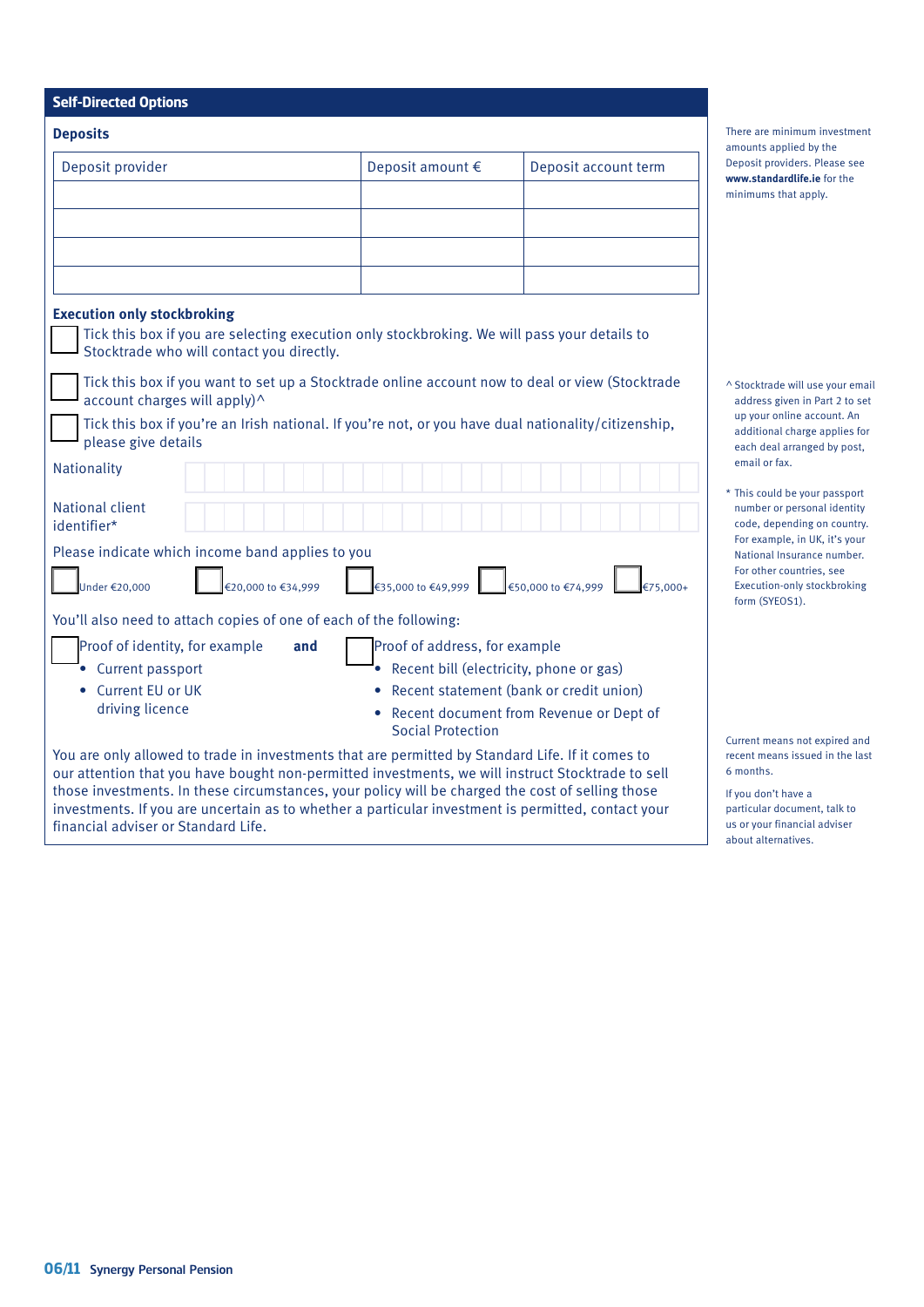| Note that we will only accept instructions from authorised persons once we are satisfied that we<br>have verified the identity of the authorised person, and it is the responsibility of the authorised<br>person and/or yourself to verify that your instructions have been carried out properly. | financial adviser before<br>completing this section.                                |
|----------------------------------------------------------------------------------------------------------------------------------------------------------------------------------------------------------------------------------------------------------------------------------------------------|-------------------------------------------------------------------------------------|
| I authorise Standard Life to accept instructions from my financial adviser named in Part 1, to buy or<br>sell Funds and Deposits under this policy.                                                                                                                                                |                                                                                     |
| This authorisation will apply until Standard Life receives a written instruction from me changing or<br>withdrawing my authorisation.                                                                                                                                                              |                                                                                     |
| <b>Policyowner</b><br>signature                                                                                                                                                                                                                                                                    | <b>Signature</b>                                                                    |
| <b>Date</b><br>(DD/MM/YYYY)                                                                                                                                                                                                                                                                        |                                                                                     |
| Part 8 - Your financial adviser's declaration                                                                                                                                                                                                                                                      |                                                                                     |
| To be completed by the financial adviser                                                                                                                                                                                                                                                           |                                                                                     |
| 1. I confirm that in accordance with Regulation 6(1) of the Life Assurance (Provision of Information)<br>Regulations, 2001, my client has been given in writing the information specified in Schedule 1<br>of those Regulations, and that                                                          |                                                                                     |
| I have advised my client as to the financial consequences of replacing an existing policy<br>2.<br>with this policy by cancellation or reduction, and of possible financial losses as a result of<br>such replacement.                                                                             |                                                                                     |
| I have explored the available investment options with my client and taking into account their<br>3.<br>circumstances, long term needs, age, attitude to risk, and product suitability, I am satisfied that<br>this policy is suitable for them.                                                    |                                                                                     |
| I confirm that I will retain the appropriate evidence regarding any instructions I give to<br>4.<br>Standard Life or any third party providers on behalf of my client.                                                                                                                             |                                                                                     |
| I want to be able to view my client's Stocktrade account online.<br>5.                                                                                                                                                                                                                             |                                                                                     |
| Email me at                                                                                                                                                                                                                                                                                        |                                                                                     |
| @                                                                                                                                                                                                                                                                                                  | Stocktrade will use your<br>email address to set up or add                          |
| I have completed all checks to verify the identity, address, source of funds, and source of wealth of:<br>6.                                                                                                                                                                                       | this client's policy to your online<br>financial adviser account.                   |
| Name                                                                                                                                                                                                                                                                                               | * Enclose verification if<br>Self-Directed Option of                                |
| to the standards set out in the anti-moneylaundering and counter financing of terrorism<br>regulations, which will be forwarded to Standard Life on request*.                                                                                                                                      | execution-only<br>stockbroking chosen.                                              |
| <b>Commission details</b>                                                                                                                                                                                                                                                                          |                                                                                     |
| For regular contributions, please make 4 choices:<br>(i) Pricing option, (ii) Initial, (iii) Renewal and (iv) FBRC                                                                                                                                                                                 | For more information on pricing                                                     |
| For single contribution/transfer, please make 3 choices:<br>(i) Pricing option, (v) Initial and (vi) FBRC                                                                                                                                                                                          | options, refer to Products from<br>Standard Life for financial<br>advisers (SYAPS). |
| Pricing option<br>(i)<br>B<br>н<br>Α<br>G<br>For term to NRA $\geq 1$<br>For term to NRA $\geq 1$<br>For term to NRA < 1<br>and < 5 complete years<br>and < 5 complete years<br>complete year                                                                                                      |                                                                                     |
| Regular Initial (% of premium)<br>(ii)<br>(If Front: max 25.00%.<br>%<br>Nil<br>or                                                                                                                                                                                                                 |                                                                                     |
| If Level or age 65+ max 5.00%)                                                                                                                                                                                                                                                                     |                                                                                     |
| (iii) Regular Renewal (% of premium)<br>(If Front: max 2.00%.<br>$\frac{9}{6}$<br>Nil<br>or<br>If Level: max 5.00%)                                                                                                                                                                                |                                                                                     |
|                                                                                                                                                                                                                                                                                                    |                                                                                     |

**Authorising Standard Life to accept instructions from your financial adviser on your behalf**

Please speak to your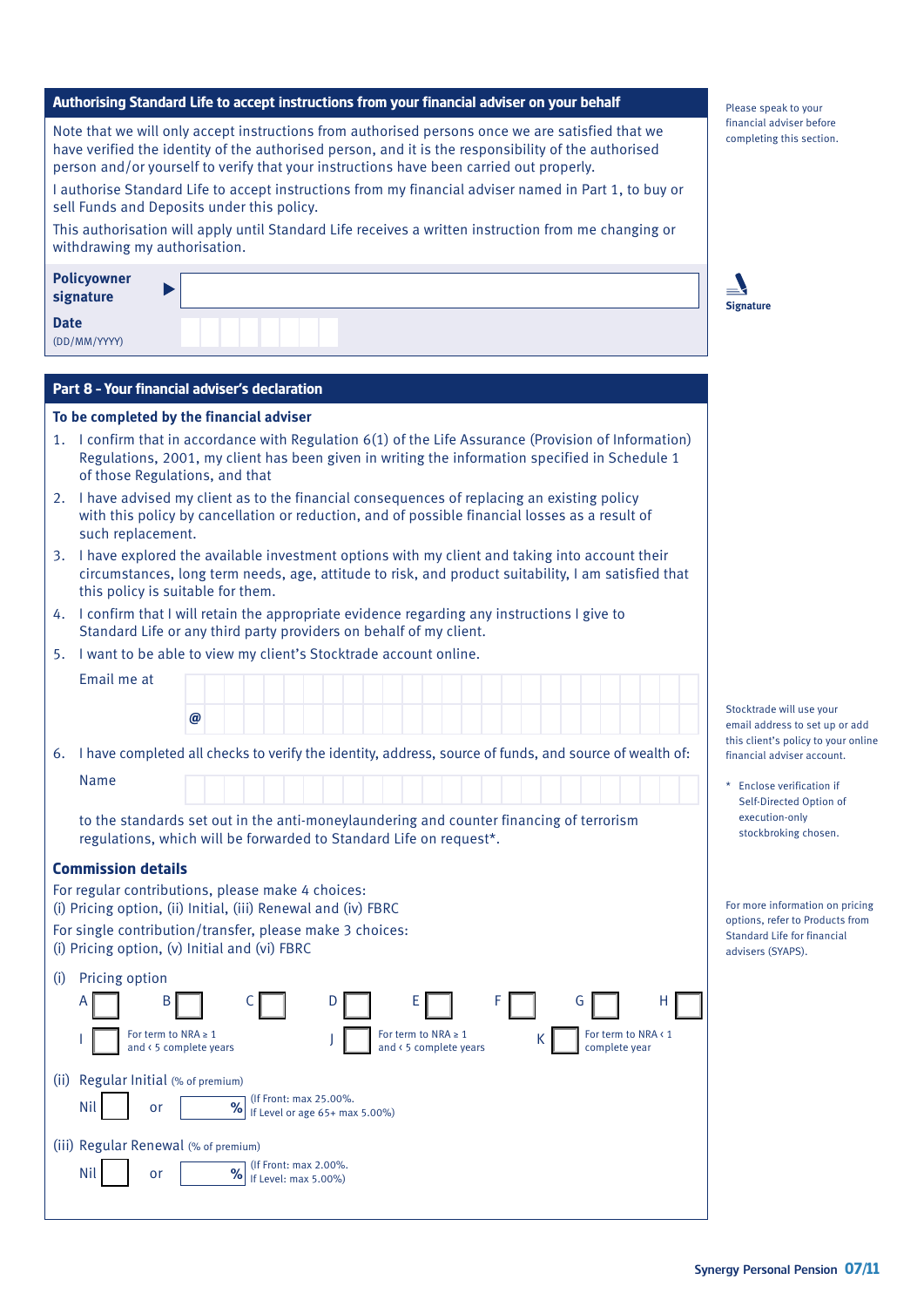| Part 8 - Your financial adviser's declaration (cont.)                                                                                     |                                                                 |
|-------------------------------------------------------------------------------------------------------------------------------------------|-----------------------------------------------------------------|
| (iv) Regular FBRC (% of fund)                                                                                                             |                                                                 |
| $\frac{96}{2}$ (Max 1.00%) payable <sup><math>\land</math></sup> Monthly<br><b>Nil</b><br><b>or</b><br>Quarterly<br>Yearly<br>Half-yearly | No commission is payable for a<br>term of less than one year.   |
| (v) Single/transfer Initial (% of premium)                                                                                                | ^If FBRC chosen, and payable<br>frequency not ticked, we'll pay |
| <b>Nil</b><br>$\underline{\mathcal{N}}$ (Max 5.00%)<br>or                                                                                 | it monthly.                                                     |
| (vi) Single/transfer FBRC (% of fund)                                                                                                     |                                                                 |
| % $\omega$ <sub>(Max 1.00%)</sub> payable^ <sub>Monthly</sub><br><b>Nil</b><br>or<br>Quarterly<br>Half-yearly<br>Yearly                   |                                                                 |
| Issue policy to<br><b>Financial adviser</b><br>Client                                                                                     |                                                                 |
| <b>Financial adviser</b><br>signature                                                                                                     |                                                                 |
| <b>Date</b><br>Financial adviser's name<br>(DD/MM/YYYY)                                                                                   | <b>Signature</b>                                                |
| If there are questions relating<br>to this application, email me at                                                                       |                                                                 |
| Special instructions and/or additional information                                                                                        |                                                                 |
|                                                                                                                                           |                                                                 |
|                                                                                                                                           |                                                                 |
|                                                                                                                                           |                                                                 |
|                                                                                                                                           |                                                                 |
|                                                                                                                                           |                                                                 |
|                                                                                                                                           |                                                                 |
|                                                                                                                                           |                                                                 |
|                                                                                                                                           |                                                                 |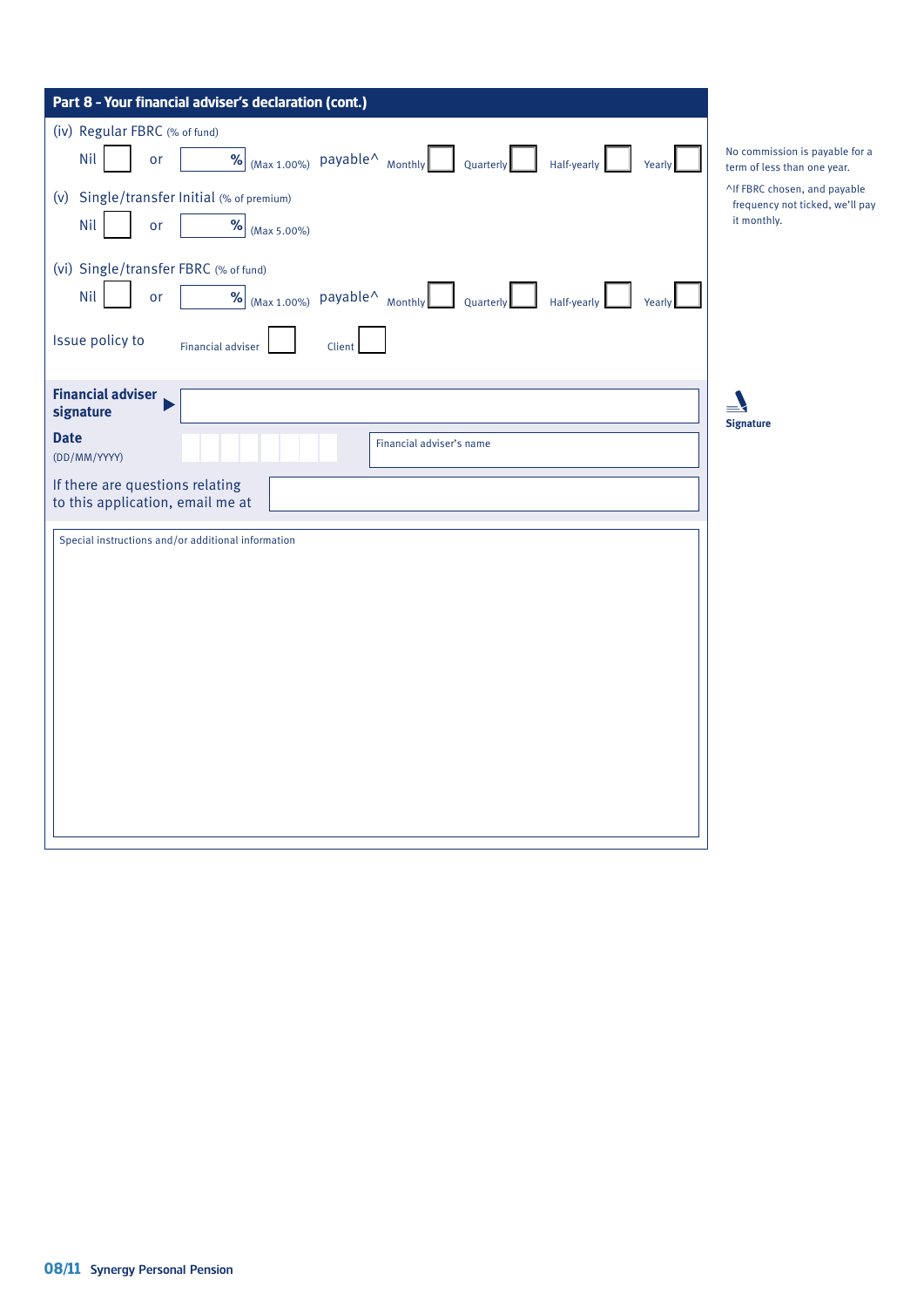#### **Part 9 – Your declaration**

#### **Please read carefully before signing.**

**WARNING: If you propose to take out this policy in complete or partial replacement of any existing policy, please take special care to satisfy yourself that this policy meets your needs. In particular, please make sure that you are aware of the financial consequences of replacing your existing policy. If you are in doubt about this, please contact your insurer or insurance intermediary.**

- 1. I have read the Data Protection Notice which is in the Key Features document and I agree that my personal information may be used for the purposes described.
- 2. I have received in writing and read the information specified in my financial adviser's declaration (Part 8).
- 3. I consent to Standard Life seeking relevant information relating to my past, present, future employments and pension arrangements from any employers, trustees, administrators or pension providers and I authorise the giving of such information.
- 4. I agree that a copy of this application can be treated as the original for all purposes.
- 5. I declare that the information provided in this and other related forms (if any) is true and complete to the best of my knowledge and belief, whether in my handwriting or not.
- 6. I agree that the contract will be governed by the Policy Schedule, Statement of reasonable projection and Policy Provisions (SYPP60), together with this Application Form and any associated statements or questionnaires submitted in connection with this application.
- 7. I agree that the contract will be governed by Irish law.
- 8. I agree that the benefit under this pension policy is governed by Chapter 2 of Part 30 of the Taxes Consolidation Act 1997 as amended, and benefits under this policy cannot be surrendered, assigned or commuted.

| <b>Policyowner</b><br>signature |       |                                                                                                                                                                                                                                                                                                                                                                                                                                                                                                                                                                                                                                                                                                                                                              |      | <b>Signature</b>                               |
|---------------------------------|-------|--------------------------------------------------------------------------------------------------------------------------------------------------------------------------------------------------------------------------------------------------------------------------------------------------------------------------------------------------------------------------------------------------------------------------------------------------------------------------------------------------------------------------------------------------------------------------------------------------------------------------------------------------------------------------------------------------------------------------------------------------------------|------|------------------------------------------------|
| <b>Date</b><br>(DD/MM/YYYY)     |       |                                                                                                                                                                                                                                                                                                                                                                                                                                                                                                                                                                                                                                                                                                                                                              |      |                                                |
| you'd prefer us to contact you: |       | We would like to contact you from time to time to keep you up to date with products and services,<br>company news and other promotions. If you want us to keep you up to date, please choose how                                                                                                                                                                                                                                                                                                                                                                                                                                                                                                                                                             |      | You can updat<br>and preferenc<br>let us know. |
| Email                           | Phone | Post                                                                                                                                                                                                                                                                                                                                                                                                                                                                                                                                                                                                                                                                                                                                                         | Text | $\triangleright$ tick all tha                  |
| debit is set up with your bank. |       | If you are receiving advice from a financial adviser, remember that the adviser is acting on your<br>behalf, not only by giving you advice, but also regarding how this form is filled in and sending us<br>this completed application and cheque in payment of the contribution. By filling in this form you are<br>applying to enter into a contract with Standard Life. This application will be the basis of this contract<br>if it is accepted by us. A copy of this completed application will be sent to you on request. We will<br>start the policy immediately or on the start date you have given us, whichever is later, and your policy<br>documents will be issued. There may be a delay in collecting the first contributions while the direct |      |                                                |

To read our Privacy Policy, visit **www.standardlife.ie/privacy** 

te vour consent les at any time, just

at apply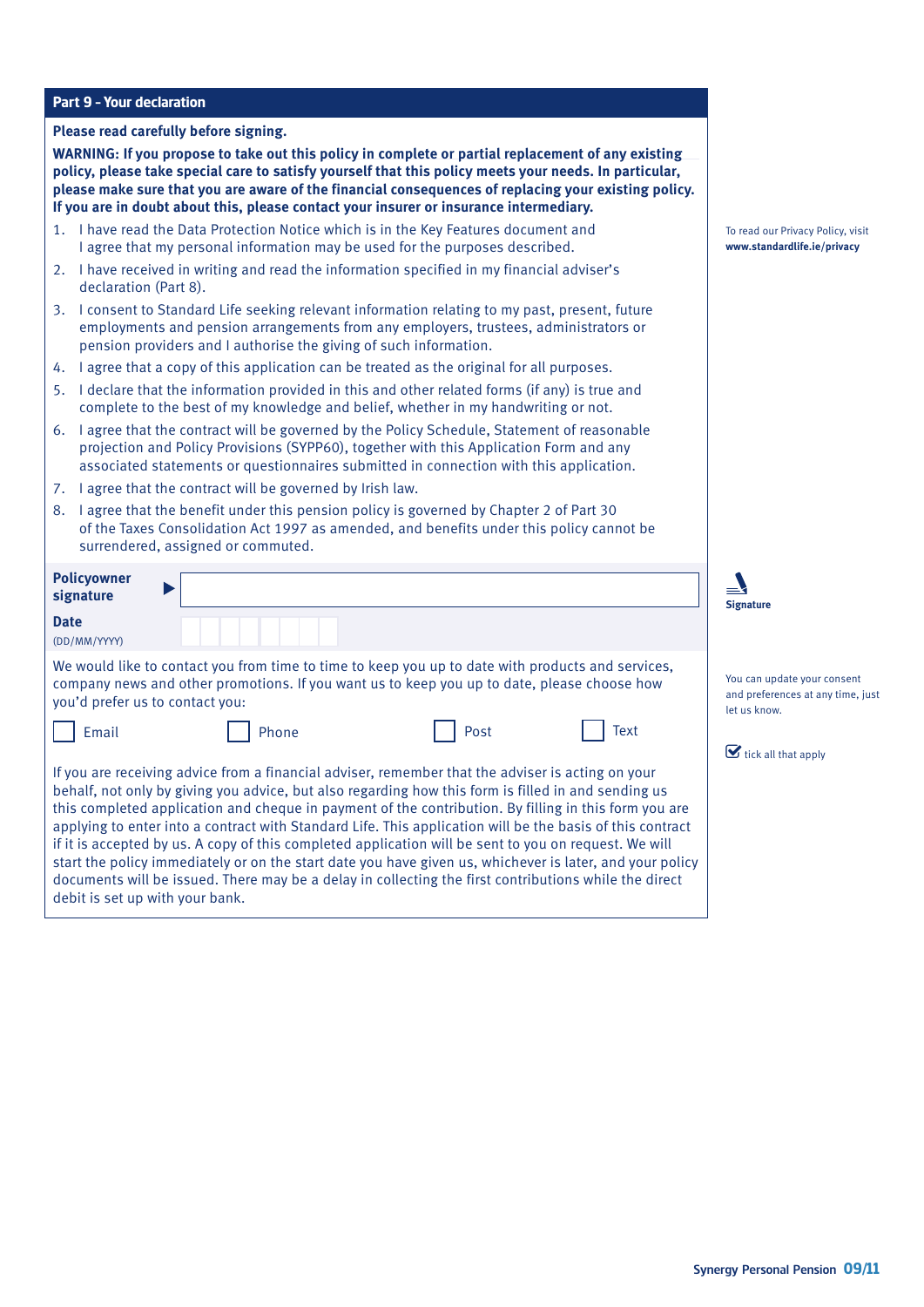| <b>Avoiding delays - Your checklist</b>                                                                                          |                                                    |  |  |
|----------------------------------------------------------------------------------------------------------------------------------|----------------------------------------------------|--|--|
| All the information we ask for is essential to set up and administer your policy. Any missing<br>information will cause a delay. |                                                    |  |  |
| These are the most commonly missed:                                                                                              |                                                    |  |  |
| Part 1 – Your financial adviser's company details                                                                                | Part 7 - Your investment choice                    |  |  |
| Standard Life agency code                                                                                                        | Your investment choice                             |  |  |
| Company name                                                                                                                     | Funds total adds up to 100%                        |  |  |
| Part 2 - Your personal details                                                                                                   | Deposits: include provider name and term           |  |  |
| Your name and contact details                                                                                                    | Part 8 – Your financial adviser's declaration      |  |  |
| <b>Part 4 - Your contributions</b>                                                                                               | Declaration completed in full                      |  |  |
| Distinguished between regular and single                                                                                         | <b>Your payment</b>                                |  |  |
|                                                                                                                                  | Cheque enclosed/direct credit<br>payment completed |  |  |
|                                                                                                                                  | Direct debit mandate completed                     |  |  |
|                                                                                                                                  |                                                    |  |  |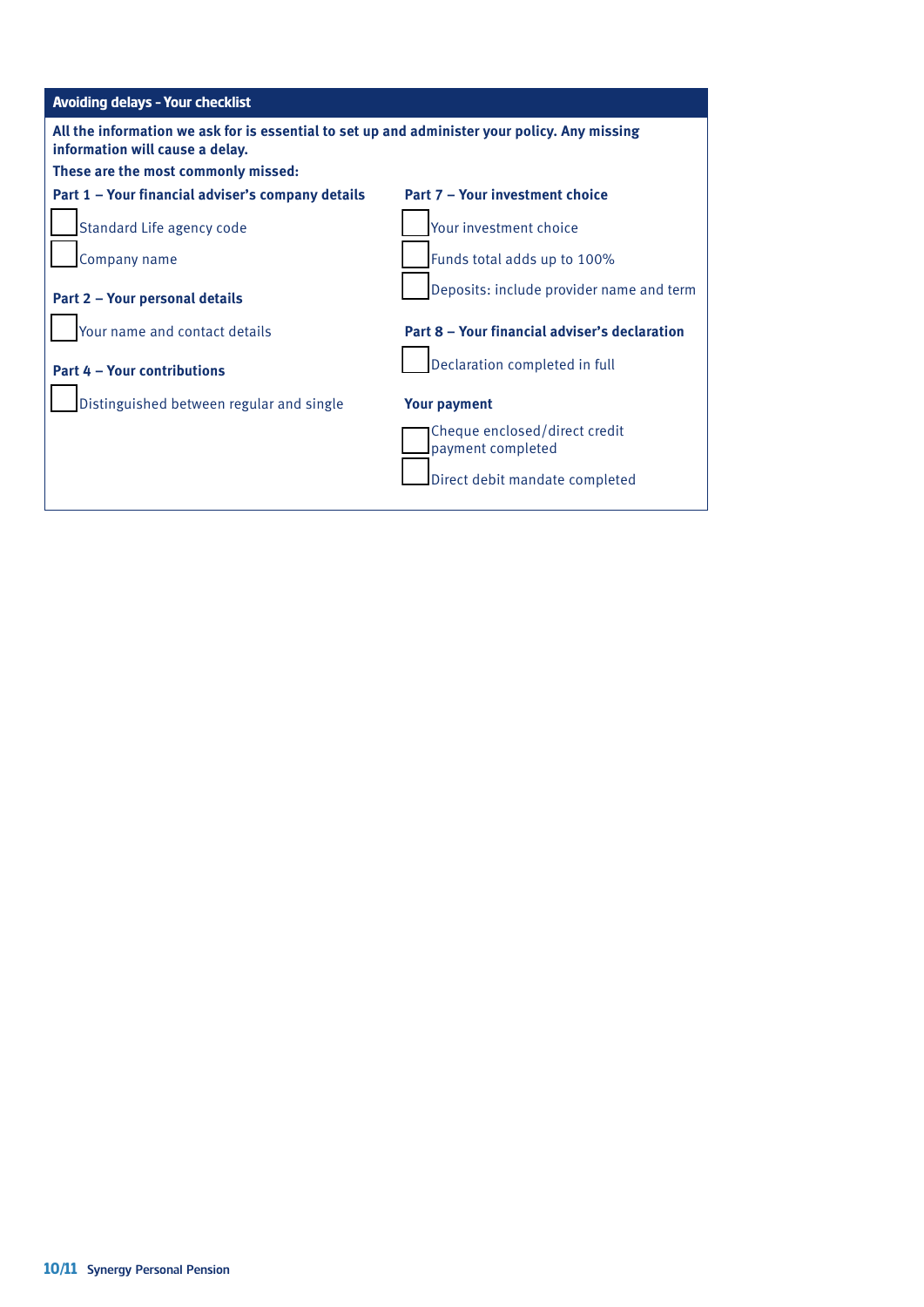#### (01) 639 7000 **www.standardlife.ie** customerservice@standardlife.ie

Standard Life International dac is regulated by the Central Bank of Ireland. Standard Life International dac is a designated activity company limited by shares and registered in Dublin, Ireland (408507) at 90 St Stephen's Green, Dublin D02 F653

Calls may be monitored and/or recorded to protect both you and us and help with our training. Call charges will vary.